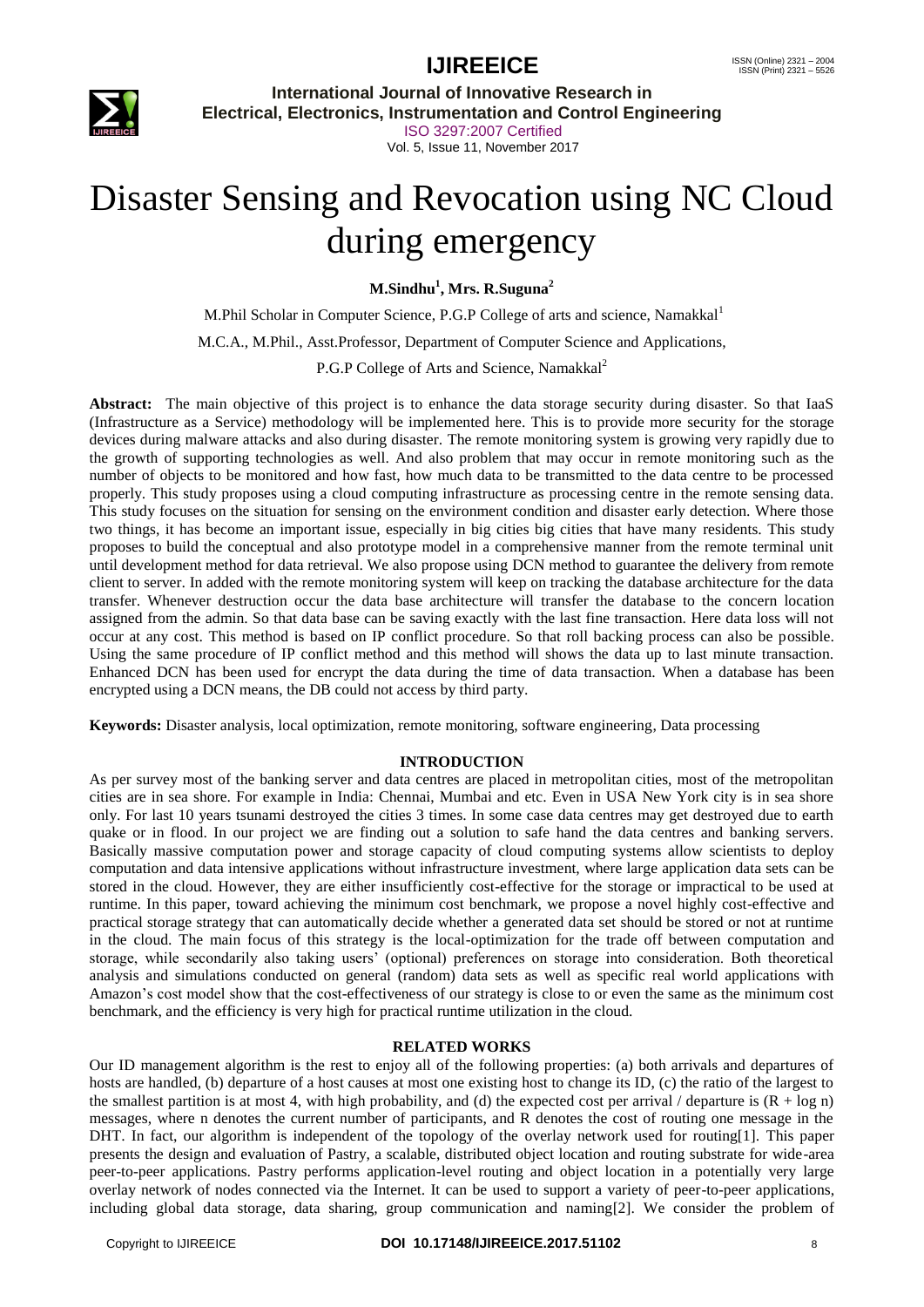

### **International Journal of Innovative Research in**

**Electrical, Electronics, Instrumentation and Control Engineering**

ISO 3297:2007 Certified Vol. 5, Issue 11, November 2017

horizontally partitioning a dynamic relation across a large number of disks/nodes by the use of range partitioning. Such partitioning is often desirable in large-scale parallel databases, as well as in peer-to-peer (P2P) systems. As tuples are inserted and deleted, the partitions may need to be adjusted, and data moved, in order to achieve storage balance across the partici-pant disks/nodes. We propose efficient, asymptotically optimal algorithms that ensure storage balance at all times, even against an adversarial in-section and deletion of tuples[3].

The rapid growth of communication technology has led to many data-intensive applications that produce huge volumes of data. Most of those applications are relying on data centre networks (DCNs) to store and process their huge data. Mean while, DCNs are vulnerable to potential disasters. Some recent natural disasters like 2012 Sandy Hurricane, 2011 Japan Tsunami, 2008 China Wenchuan earthquake, etc., which cause failures of a set of network components and Break downs of some DCNs. For example, China Wenchuan Earthquake in 2008 leads to the damages of over 60 enterprise DCNs and Japan Tsunami and earthquake causes the devastations often of DCNs. Thus, in order to improve the survivability of data in DCNs, the data should be backed up among geo-distributed DCNs . The disasters can be roughly classified into three categories, i.e., predictable disasters, unpredictable disasters, and human Made attacks, in which predictable disasters (e.g. hurricane, flood, and tsunami) can be forecasted before hand by atmospheric and environmental conditions. For a predictable disaster, we can obtain a nearly warning time for DCNs that will be affected by such disaster. Therefore, considering the newly-generated data that fails to be protected by regular backup in those DCN sunder risk during the early warning time, it is highly desirable that such data can be backed up in the other safe DCNs with in the early warning time such that the data loss is minimized under disaster.

#### **Primary Objective**

The main objective of this project is to enhance the data storage security and secured data transfer during disaster. Infrastructure as a service method has been implemented, this is because IaaS deal with storage and data in cloud computing Quantum Cryptography has been used for secures the data and database during the time of data transfer. Transferred data can be roll back at any time.

#### **DCN DISASTER ANALYSIS**

Due to global warming our earth may face many types of disasters like earthquake, tsunami, storm, flood and etc. This disaster can be analysed through cloud remote monitoring. This research main function to capture data from sensor both in digital or analog input. Package of specific sensors with Remote Terminal Unit will be placed in some places or objects prone to disasters. Cloud computing could be proposed as central of data processing to run service like service listener. It has function to capture and store information sent from the remote client. Otherwise, it could be used for the central data storage and application server to display the processed results to the user.

#### **DATA PRESERVATION USING CLOUD SERVICE PROVIDER**

CSP deals with the software architecture of the cloud service provider, which is inter related with the remote disaster tool, so that when ever disaster will occur the cloud service provider will trigger out the malware process. This process may execute through Intranet, Internet and also through GPS. So that global communication will be possible here. This architecture should be assigned during the server configuration. The Cloud service provider will the triggering function with the TPA(Third Party Auditing). This method will take cares the database migration process. So that when ever disaster will occur the CSP will trigger through the IP conflict and the data base will be restored in the concern location assigned by the admin. Admin can customize the database by providing priority to the table sets. The transfer will works according to the assigned priority with the DCN Node. This saves the database from data loss. The nest process will execute after the disaster and CSP trigger out process. The roll back process too needs IP conflict procedure for analysing the failure calculation as the location of the database. According to the admin request original database can be transfer to the default location and also transfer of duplicate database also possible.

#### **ALGORITHM**

1: At each beacon interval and data ensure 2: if p>t1ands6¼Uthen calculate tables 3: s U data partition 4: PutþID to a beacon message. 5:end if 6:ifp t1ands¼Uthen 7: s NU lime slot in the schedule 8: PutID to a beacon message. 9:end if not scheduled data 10: Upon receiving a beacon message onVi 11:foreach ID in the received beacon messagedo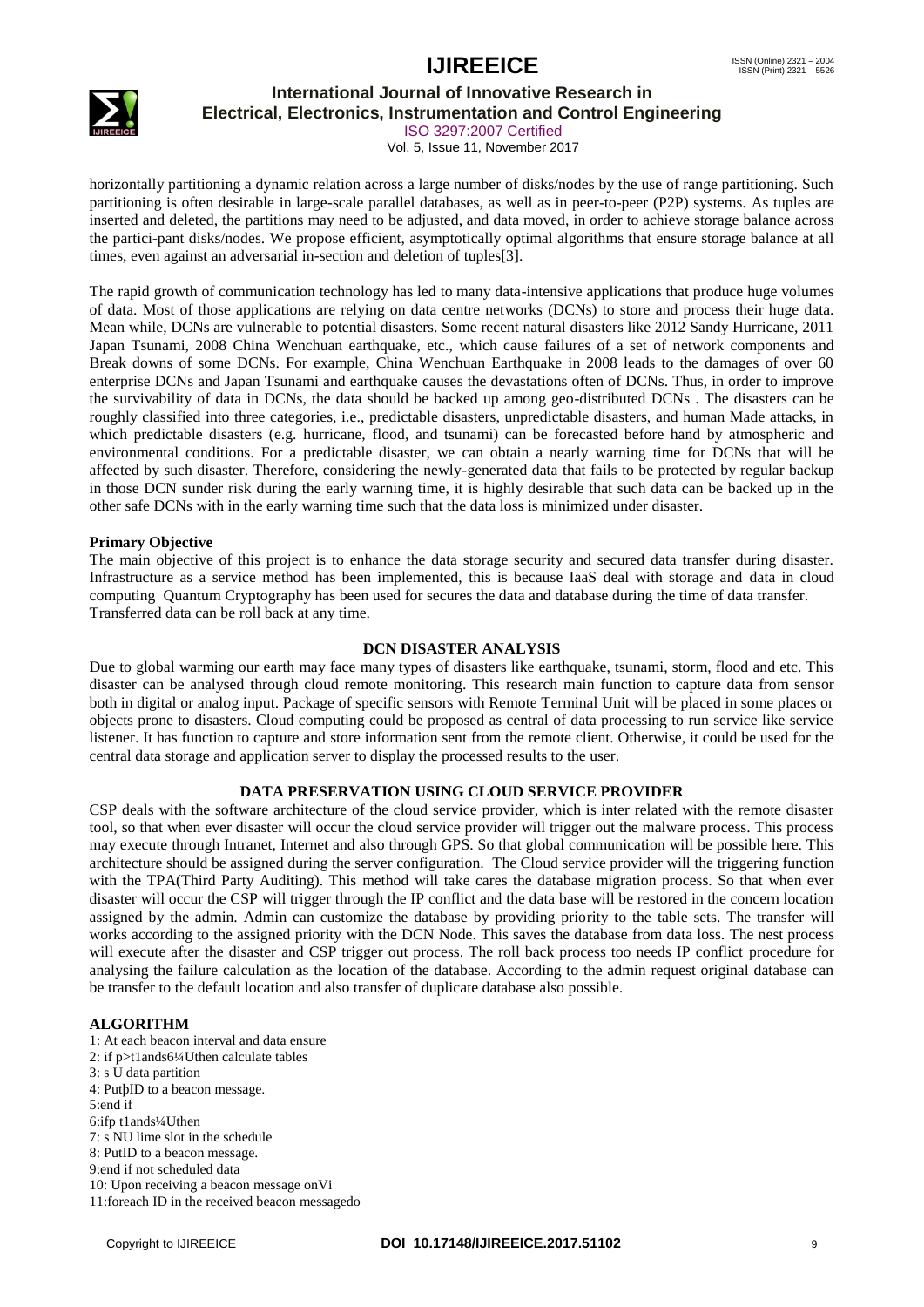

**International Journal of Innovative Research in**

**Electrical, Electronics, Instrumentation and Control Engineering**

ISO 3297:2007 Certified Vol. 5, Issue 11, November 2017

12: ifID >0then 13: ID ID S fIDg: 14: else 15: ID IDnfIDg: 16: end if 17:end for 18:if ID fg jj>t2then 19: NotifyVdelandV delinitiate topology discovery 21:end if 22:Add the ID inV 0 i sbeacon message.

The objective function minimizes integer variable Y, which is the largest number of tasks on one node. W i j is a decision variable similar to W i j defined previously. The first constraint ensures that the schedule cannot consume more energy that the E min calculated previously. The second constraint schedules each task exactly once. The third constraint for c es Y to be the largest number of tasks on one node. The last constraint is a binary requirement for decision matrix W. Once tasks are scheduled, we then rearrange tasks—tasks are moved to earlier time slots as long as there is free time slot and no same task is executed on other node simultaneously. Algorithm 1 depicts the procedure. Note that k-out-of-n data processing ensures that k or more functional processing nodes complete all tasks of a job with probability1.Ingeneral, it may be possible that a subset of processing nodes, of size less thank, complete all tasks. The Topology Monitoring component monitors the network topology continuously and runs in distributed manner on all nodes. Whenever a client node needs to create a file, the Topology Monitoring component provides the client with the most recent topology information immediately. When there is a significant topology change, it notifies the frame-work to update the current solution. We first give several notations. A term refers to a state of a node, which can be either U or NU. The state becomes U when a node finds that its neighbour table has drastically changed; otherwise, a node keeps the state as NU. We let p be the number of entries in the neighbour table that has changed. A set I D contains the node IDs with p greater thant1, a threshold parameter for a significant local topology change.

#### **PERFORMANCE METRICS**

 According to the performance metrics, the data will be transferred to a desired three locations for back up. At the time of back up the database will be partitioned and start to splitting up. At that time the speed is depends on the hardware and the receiving point's configuration. The same process will be reversed for back up process. But according to the result back up takes less time then restore. This is because back up is working under a emergency situation, but restoring works on relaxing situation.

| <b>Drive</b> | <b>Back up in seconds</b> | <b>Restore in seconds</b> |
|--------------|---------------------------|---------------------------|
| Loc1         | 3.87767                   | 17.5281                   |
| Loc $2$      | 3.87878                   | 17.5506                   |
| Loc 3        | 398989                    | 15.9381                   |

#### **CONCLUSION**

In this paper, we propose an effective and flexible distributed scheme with banking application and explicit dynamic data support to ensure the correctness of user's data in the cloud. This construction drastically reduces the communication and storage overhead as compared to the traditional replication-based file distribution techniques. By utilizing the homomorphism token with distributed verification of erasure-coded data, our scheme achieves the storage correctness insurance as well as data error localization: whenever data corruption has been detected during the storage correctness verification, our scheme can almost guarantee the simultaneous localization of data errors, i.e., the identification of the misbehaving server(s). It is concluded that the application works well and satisfy the owner and customers. The application is tested very well and errors are properly debugged. The site is simultaneously accessed from more than one system. Simultaneous login from more than one place is tested. The project works according to the restrictions provided in their respective browsers. Further enhancements can be made to the application, so that the web site functions very attractive and useful manner than the present one. The speed of the transactions become more enough now.

#### **REFERENCES**

[1] Balanced Binary Trees for ID Management and Load Balance in Distributed Hash Tables. G.S. Manku, "Balanced Binary Trees for ID Management and Load Balance in Distributed Hash Tables,"Proc. 23rd ACM Symp. Principles Distributed Computing (PODC '04),pp. 197-205, July 2004.

[2] Pastry: Scalable, Distributed Object Location and Routing for Large-Scale Peer-to-Peer Systems A. Rowstron and P. Druschel, "Pastry: Scalable, Distributed Object Location and Routing for Large-Scale Peer-to-Peer Systems,"Proc. IFIP/ACM Int'l Conf. Distributed Systems Platforms Heidelberg, pp. 161-172, Nov. 2001